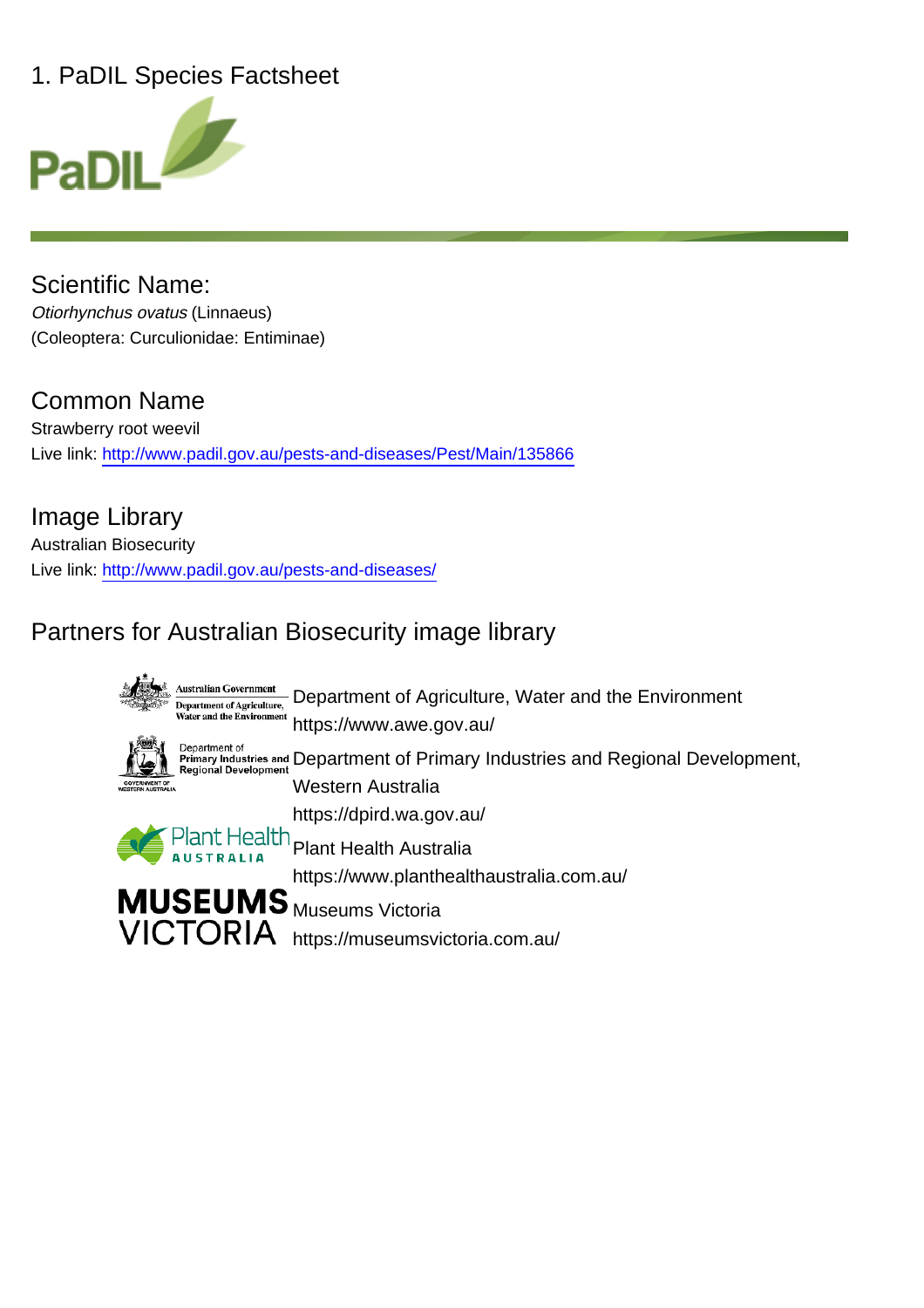### 2. Species Information

#### 2.1. Details

Specimen Contact: Museum Victoria - discoverycentre@museum.vic.gov.au

Author: Walker, K.

Citation: Walker, K. (2006) Strawberry root weevil(Otiorhynchus ovatus)Updated on 10/13/2021 Available online: PaDIL - http://www.padil.gov.au

Image Use: Free for use under the Creative Commons Attribution-NonCommercial 4.0 International (CC BY-NC 4.0)

#### 2.2. URL

Live link: http://www.padil.gov.au/pests-and-diseases/Pest/Main/135866

#### 2.3. Facets

Status: Exotic Species Establishment in Australia Group: Beetles Commodity Overview: Horticulture, Forestry Commodity Type: Timber, Fresh Roots, Berries Distribution: Europe and Northern Asia, Mediterranean Basin, Australasian - Oceanian, Central and South America, USA and Canada

#### 2.4. Diagnostic Notes

There are two valid subspecies to O. ovatus:

Otiorhynchus ovatus glacialis Apfelbeck, 1898 found only in Bosnia and Herzegovina

Otiorhynchus ovatus ovatus (Linnaeus, 1758) found throughout Europe and the Mediterrean basin. Adults are snout-nosed beetles and, depending on species, about 5-15mm long, black to brown in colour. Otiorhynchus armadillo, O. cribricollis, O. rugifrons, O. rugosostriatus, O. ovatus and O. sulcatus can be

separated by:

Possess a sharp tooth on the fore femora: O. rugifrons, O. sulcatus and O. ovatusDo not possess a sharp tooth on the fore femora: O. armadillo, O. cribricollis and O. rugosostriatus

O. armadillo, O. cribricollis and O. rugosostriatus can be separated by:

Size: O. armadillo c. 15mm and O. cribricollis and O. rugosostriatus c. 11-12mm

Elytral setae: O. armadillo has distinct patches of white setae; O. cribricollis has an even cover of white setae; O. rugosostriatus has an even cover of light brown setae.

Posterior end of elytra: On O. armadillo is distinctly elongated and tapered; whereas on O. cribricollis and O. rugosostriatus it is trunctate and rounded.

Elytral sculpture: O. cribcricollis is distinctly punctate whereas O. rugosostriatus is coarsely sculpturedbut not punctate.

O. rugifrons, O. sulcatus and O. ovatus can be separated by:

O. rugifrons has a mottled pattern on the elytra and the spine on the fore femora is minute and simple.

O. sulcatus has distinctly separated yellow patches of hair on the elytra and the spine on the fore femora is distinct but simple.

O. ovatus has not yellow patches and significantly smaller than O. sulcatus (14mm to 8mm) and the spine on the fore femora is large and toothed.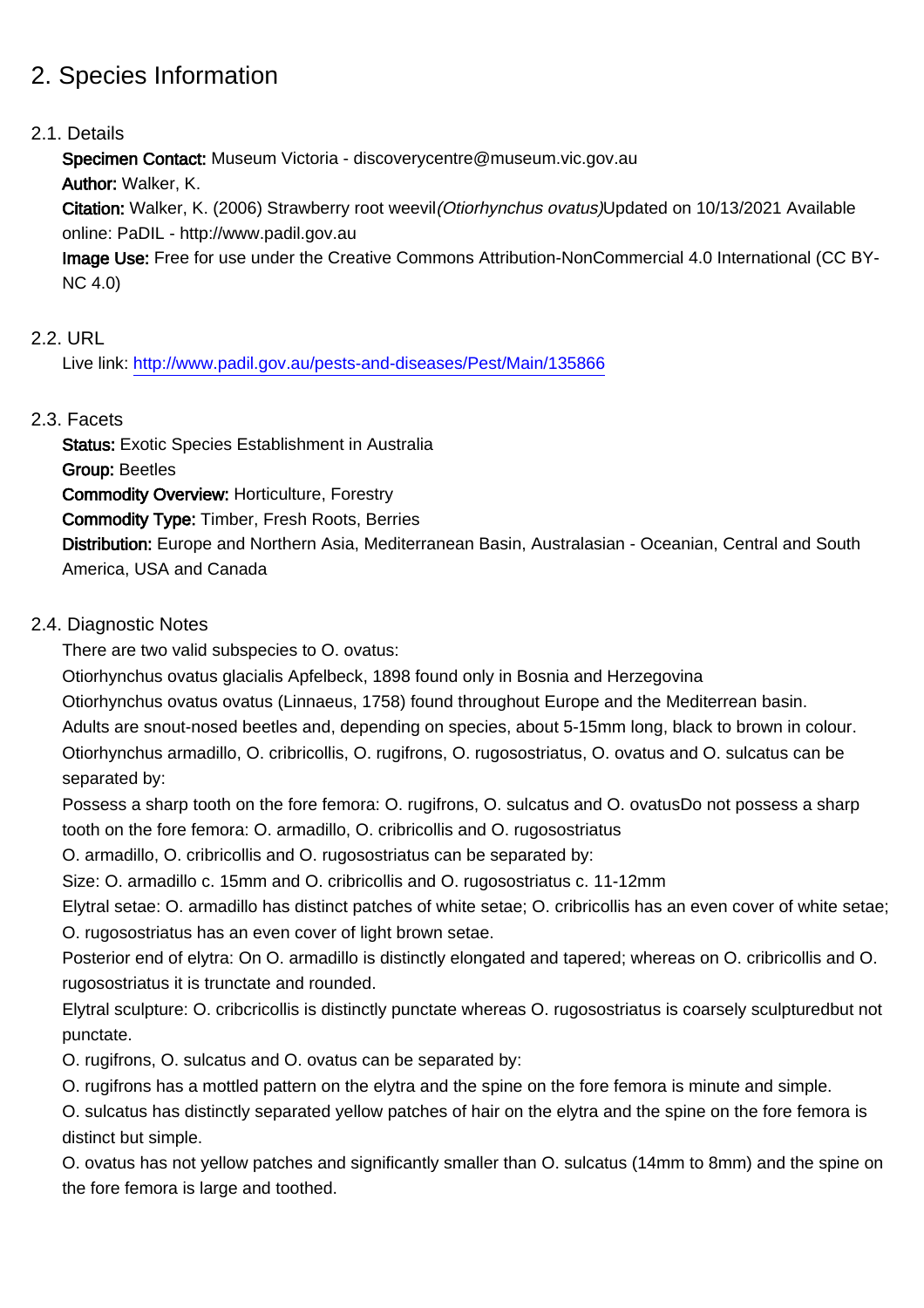#### 2.5. Web Links

Biology and damage: http://cnfi.cfs.nrcan.gc.ca/diseases/nursery/pests/rootweev\_e.html See EUNIS Taxonomy and Distribution: http://eunis.eea.europa.eu/speciesfactsheet.jsp?idSpecies=271788&idSpeciesLink=271788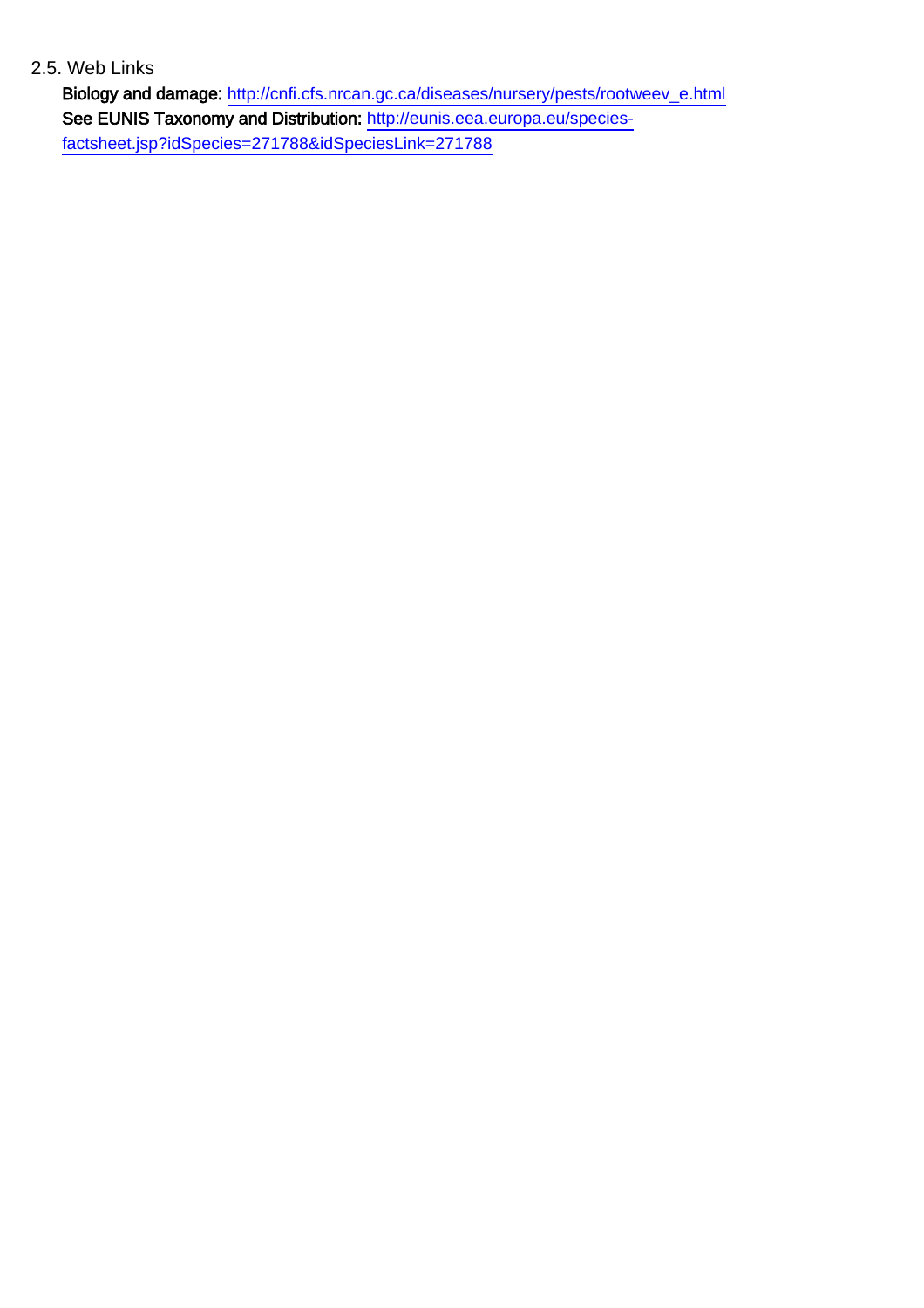### 3. Diagnostic Images



Belgium

Dorsal view: Simon Hinkley & Ken Walker Museums Victoria



Belgium

Fore leg showing spine: Simon Hinkley & Ken Walker Museums Victoria



Belgium Head side: Simon Hinkley & Ken Walker Museums Victoria



Belgium Elytra: Simon Hinkley & Ken Walker Museums Victoria



Belgium Head front: Simon Hinkley & Ken Walker Museums Victoria



Belgium Lateral view: Simon Hinkley & Ken Walker Museums Victoria